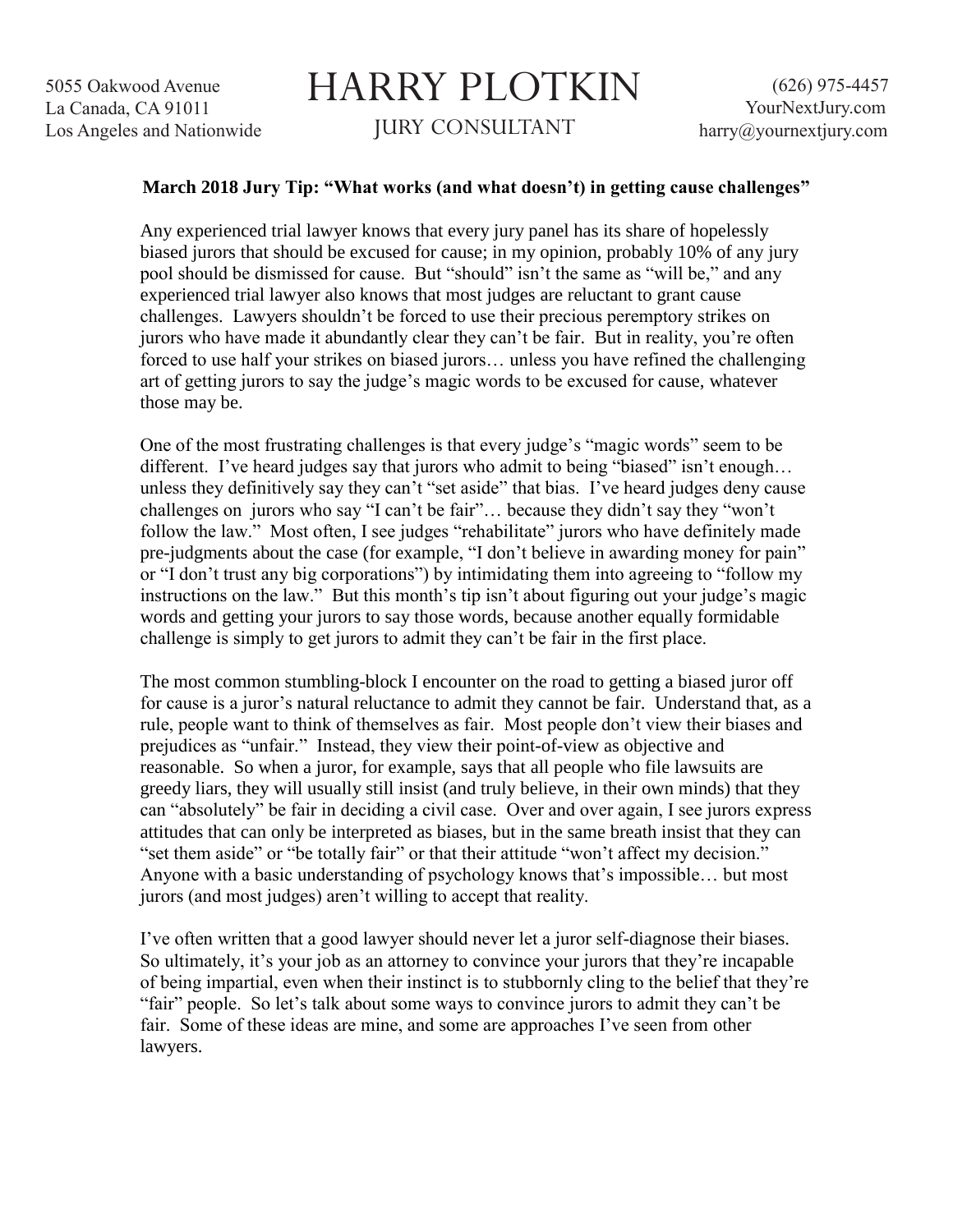Let's first talk about a few approaches that never work. Never, never, never use the word "fair" when you're talking a juror off for cause. Jurors will almost always snap back to saying they can be fair when you challenge them with that word (unless they're trying to get dismissed). Here's a word that always, always, always works better: "neutral." As in, do you think your 20 years working for the city might make it challenging to be NEUTRAL in a lawsuit against the city? There is nothing insulting or embarrassing about being less than "neutral." And notice a few other crucial word choices I made in that question: "might" and "challenging." Don't ask jurors if they would "definitely find it impossible" to be neutral; jurors feel much more comfortable admitting that it's possible they might have a struggle than bluntly saying they can't or won't be neutral.

Here's another phrase that never works: "do you have a PROBLEM with the concept of awarding money for pain and suffering?" It's insulting to suggest to someone that they have a problem. In their minds, they don't have the problem; the law does. Phrase your questions in a way that supports their belief system, like "do you think the concept of awarding money for pain seems unfair or ridiculous?" That's insulting to the concept, not the juror. Way too often, I see voir dire questions that get no responses because they unintentionally shame jurors. Never do that. Jurors are proud of their beliefs… even those beliefs that you or I might find appalling. And before we move on, let me point out that even the word "bias" is derogatory, so don't use it. There are plenty of alternative word choices that make jurors feel comfortable admitting their "biases," like "dislike" or "personal belief against" whatever you're voir diring about.

Now for some approaches that often do work.

Many lawyers use the analogy of a "starting line" to get jurors to admit that their side may be "starting behind" in trial. This works often, but especially when you make the biased juror feel like they're still fair-minded by including in the analogy the idea that "you're not saying that you've already decided, you're saying that my side COULD catch up and win the race, but that we're starting behind and would have to do a lot to catch up first, right?" It's a good compromise that allows the juror to sound fair, when in reality the law demands that both sides start out even. Use this analogy when jurors express prejudgments that they find the other side's story more believable than yours, but aren't willing to admit they've already decided. I often hear jurors say things like "when I first heard what this case was about, my first thought was 'sounds like the plaintiff is making this up,' but I can definitely be fair and listen to the evidence."

Another analogy that I find effective, when a juror expresses feelings of skepticism about what you're trying to prove, is the concept of an "uphill climb." Whenever a juror says that something you're alleging seems "hard to prove" (maybe you only have circumstantial evidence) or "hard to believe, based on my experiences… but I can listen," they're basically telling you "I'll listen, but it's going to be a struggle for you." Ask these jurors "I think what you're saying is that you'll give me a fair chance to convince you, but it's going to be kind of an uphill climb for me to convince you, that I'm going to need a lot more evidence than the other side? Kind of like going uphill on a football field, instead of a totally even one?"